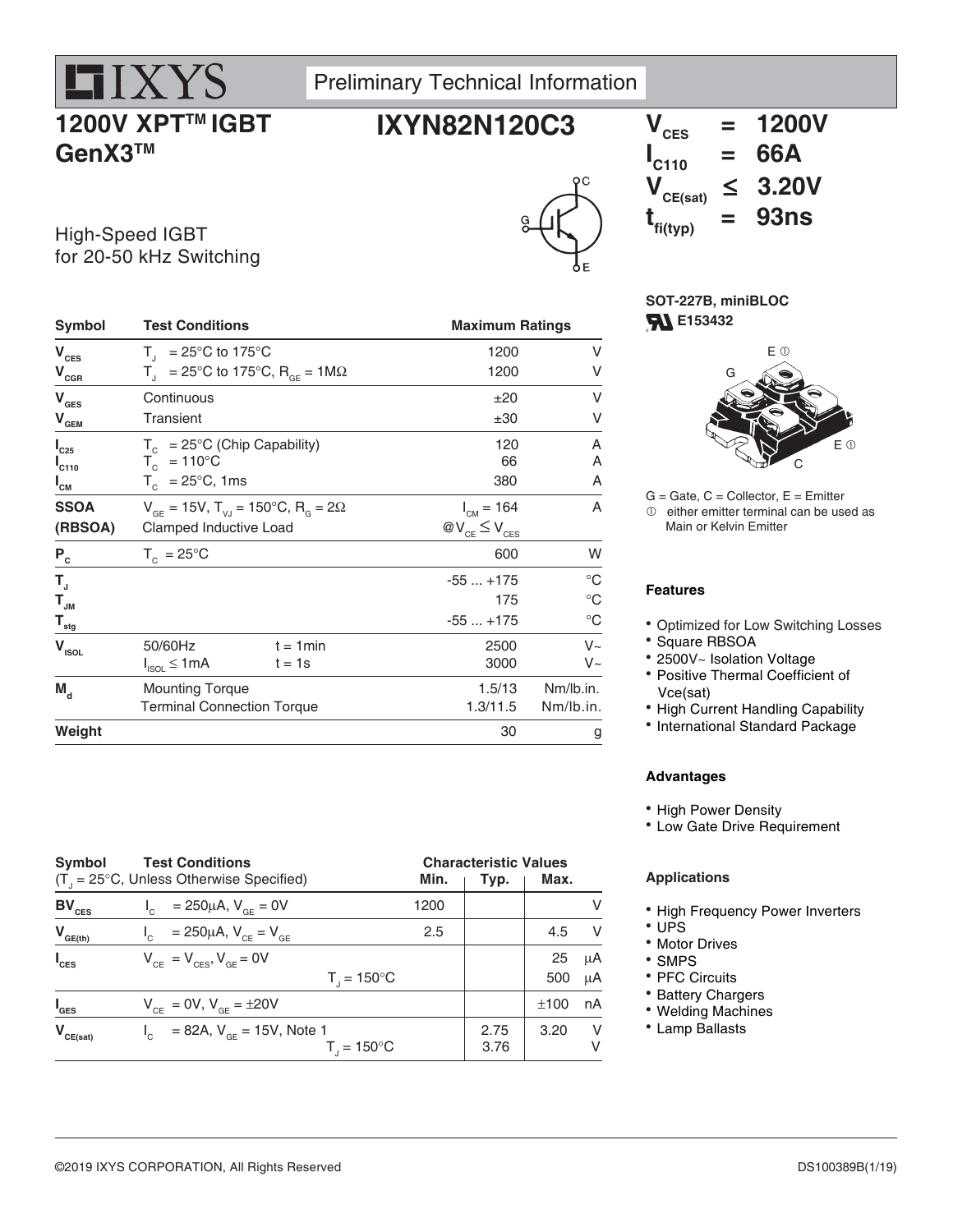|                                                            | $\Box$                                                            |      |                              |               |  |
|------------------------------------------------------------|-------------------------------------------------------------------|------|------------------------------|---------------|--|
| <b>Symbol Test Conditions</b>                              |                                                                   |      | <b>Characteristic Values</b> |               |  |
|                                                            | $(T_{\text{J}} = 25^{\circ} \text{C}$ Unless Otherwise Specified) | Min. | Typ.                         | Max.          |  |
| $\boldsymbol{\mathsf{g}}_{\scriptscriptstyle \mathsf{fs}}$ | $I_c = 60A$ , $V_{ce} = 10V$ , Note 1                             | 30   | 50                           | $\mathsf S$   |  |
| $\mathbf{C}_{\mathsf{ies}}$                                |                                                                   |      | 4060                         | рF            |  |
| $\mathsf{C}_\mathsf{oes}$                                  | $V_{CF} = 25V$ , $V_{GF} = 0V$ , f = 1MHz                         |      | 285                          | pF            |  |
| $\mathbf{C}_{_{\mathsf{res}}}$                             |                                                                   |      | 110                          | pF            |  |
| $\mathbf{Q}_{\mathsf{g}(\mathsf{on})}$                     |                                                                   |      | 215                          | nC            |  |
| $\mathbf{Q}_{_{\mathbf{ge}}}$                              | $I_c = 82A$ , $V_{GE} = 15V$ , $V_{CE} = 0.5 \cdot V_{CES}$       |      | 26                           | пC            |  |
| $\mathbf{Q}_{_{\mathbf{gc}}}$                              |                                                                   |      | 84                           | пC            |  |
| t<br>d(on)                                                 |                                                                   |      | 29                           | ns            |  |
| t <sub>ri</sub>                                            | Inductive load, $T_1 = 25^{\circ}C$                               |      | 78                           | ns            |  |
| $\mathsf{E}_{_\mathsf{on}}$                                | $I_c = 80A, V_{GE} = 15V$                                         |      | 4.95                         | mJ            |  |
| t<br>d(off)                                                | $V_{CE} = 0.5 \cdot V_{CES}$ , R <sub>G</sub> = 2 $\Omega$        |      | 192                          | ns            |  |
| t,                                                         | Note 2                                                            |      | 93                           | ns            |  |
| $\mathsf{E}_{_{\sf off}}$                                  |                                                                   |      | 2.78                         | 5.00<br>mJ    |  |
| t<br>d(on)                                                 |                                                                   |      | 29                           | ns            |  |
| t <sub>ri</sub>                                            | Inductive load, $T_{J}$ = 125°C                                   |      | 90                           | ns            |  |
| $\mathsf{E}_{_\mathsf{on}}$                                | $I_c = 80A, V_{GE} = 15V$                                         |      | 7.45                         | mJ            |  |
| t<br>d(off)                                                | $V_{CE} = 0.5 \cdot V_{CES}$ , R <sub>G</sub> = 2 $\Omega$        |      | 200                          | ns            |  |
| t,                                                         | Note 2                                                            |      | 95                           | ns            |  |
| $\mathsf{E}_{_{\sf off}}$                                  |                                                                   |      | 3.70                         | mJ            |  |
| $\mathsf{R}_{\textsf{thJC}}$                               |                                                                   |      |                              | 0.25 °C/W     |  |
| $\mathsf{R}_{\sf thCS}$                                    |                                                                   |      | 0.05                         | $\degree$ C/W |  |

### **IXYN82N120C3**



 $\overline{B}$ 303  $.327$  $7.70$  $8.30$  $\overline{C}$  $.161$  $.173$  $4.10$  $4.40$  $\overline{D}$  $.161$  $.173$  $4.10$  $4.40$ Έ  $.161$  $.173$  $4.10$ 4.40 Ē .587 .598 14.90 15.20  $\overline{\mathsf{G}}$  $1.181$  $1.201$  $30.00$ 30.50  $\overline{H}$ 1.488 1.508 37.80 38.30  $11.70$  $\overline{\mathsf{J}}$ 461  $.484$  $12.30$  $.030$ .033  $0.75$ τ  $0.85$  $.512$ 12.50 13.00  $\overline{M}$ .492  $\overline{N}$ .984 1.004 25.00 25.50  $.075$  $.087$ 1.90  $2.20$ O  $\overline{\mathsf{s}}$  $.181$ .193 4.60 4.90 U .000 .005  $0.00$  $0.13$ 

Notes:

 $\blacksquare$  I V V/C

- 1. Pulse test,  $t \le 300 \mu s$ , duty cycle,  $d \le 2\%$ .
- 2. Switching times & energy losses may increase for higher  $\mathsf{V}_{\mathsf{CE}}$ (clamp),  $\mathsf{T}_{\mathsf{J}}$  or  $\mathsf{R}_{\mathsf{G}}$ .

### **PRELIMINARY TECHNICAL INFORMATION**

The product presented herein is under development. The Technical Specifications offered are derived from data gathered during objective characterizations of preliminary engineering lots; but also may yet contain some information supplied during a pre-production design evaluation. IXYS reserves the right to change limits, test conditions, and dimensions without notice.

IXYS Reserves the Right to Change Limits, Test Conditions, and Dimensions.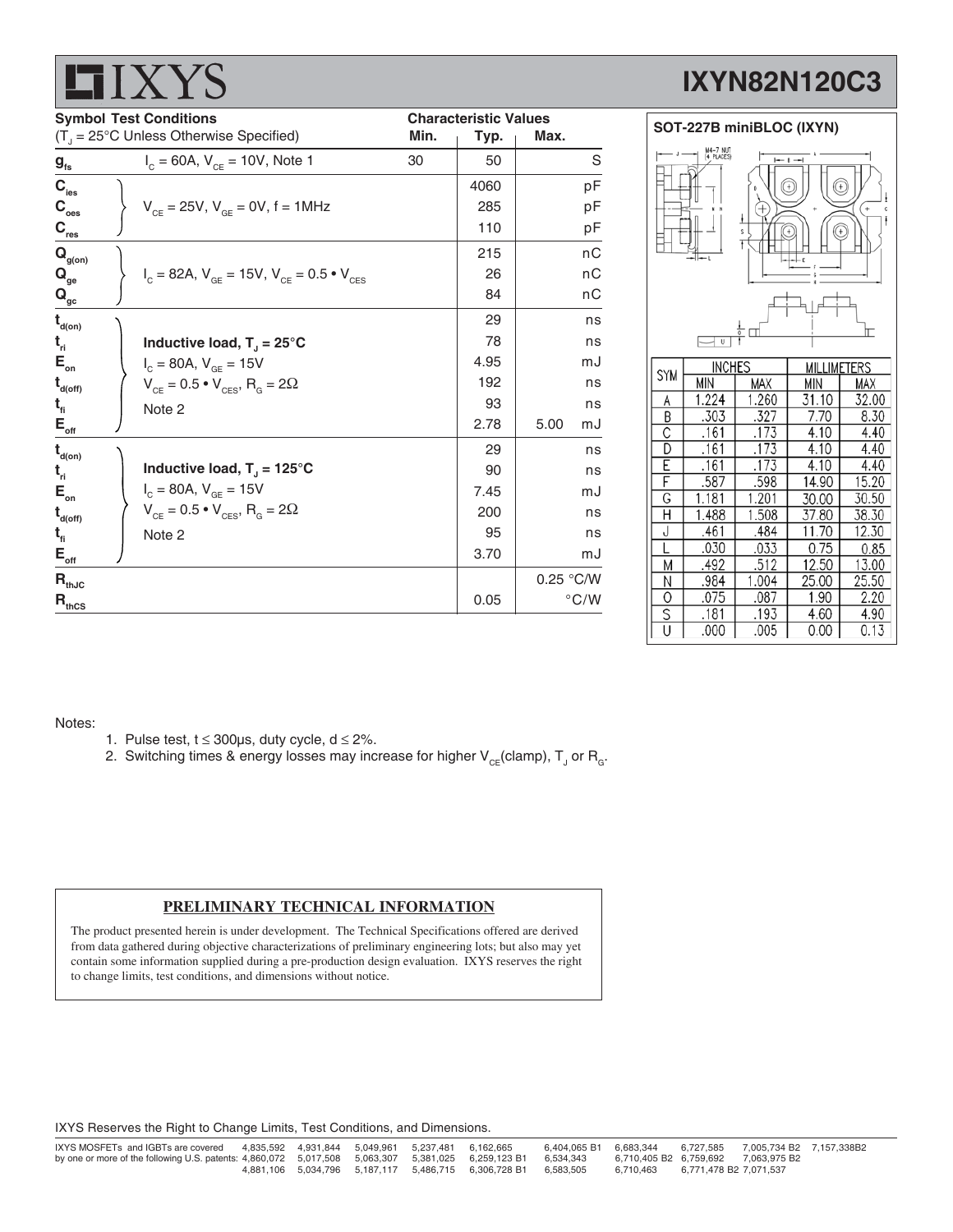

**IXYN82N120C3**













Fig. 4. Dependence of V<sub>CE(sat)</sub> on



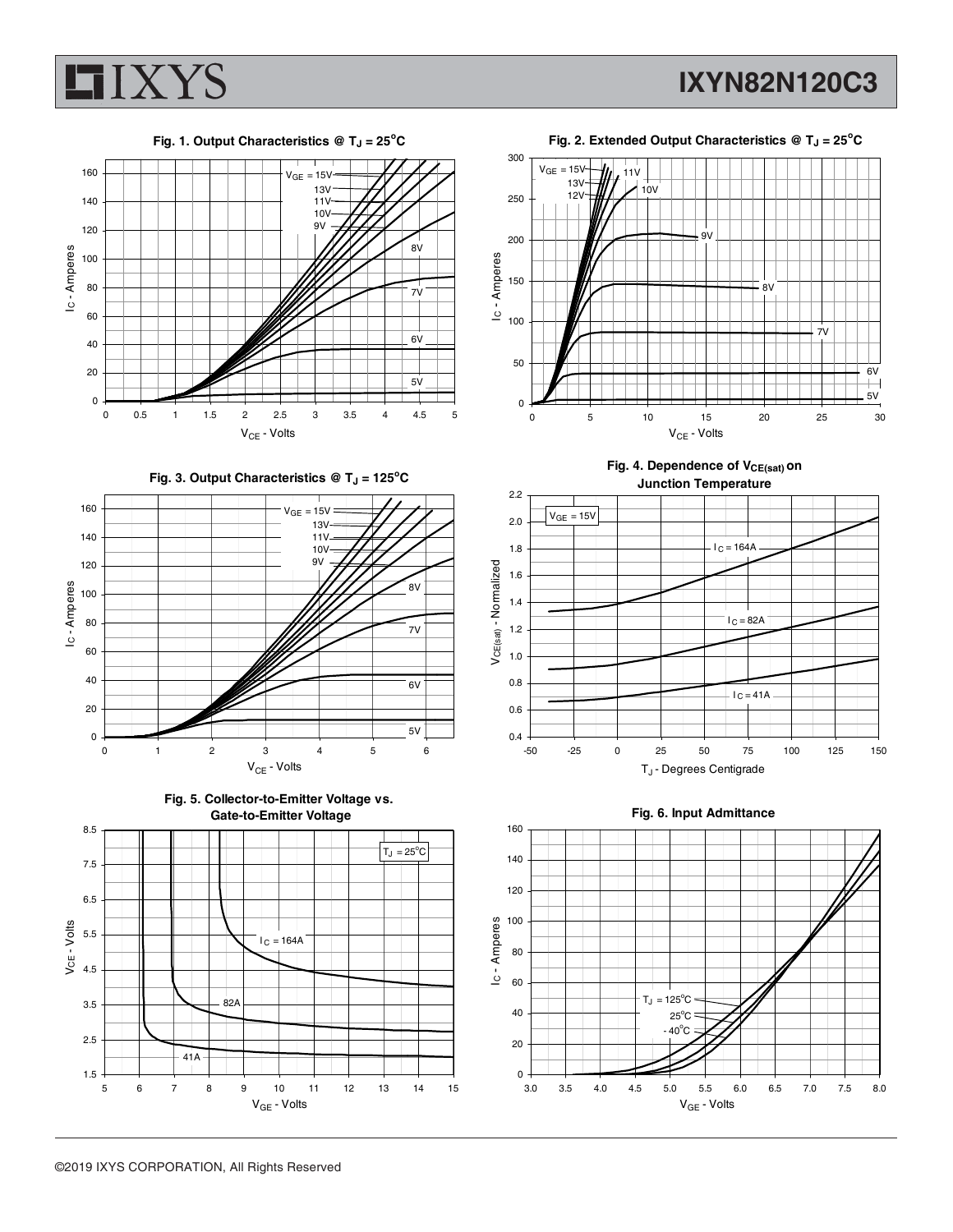

## **IXYN82N120C3**



IXYS Reserves the Right to Change Limits, Test Conditions, and Dimensions.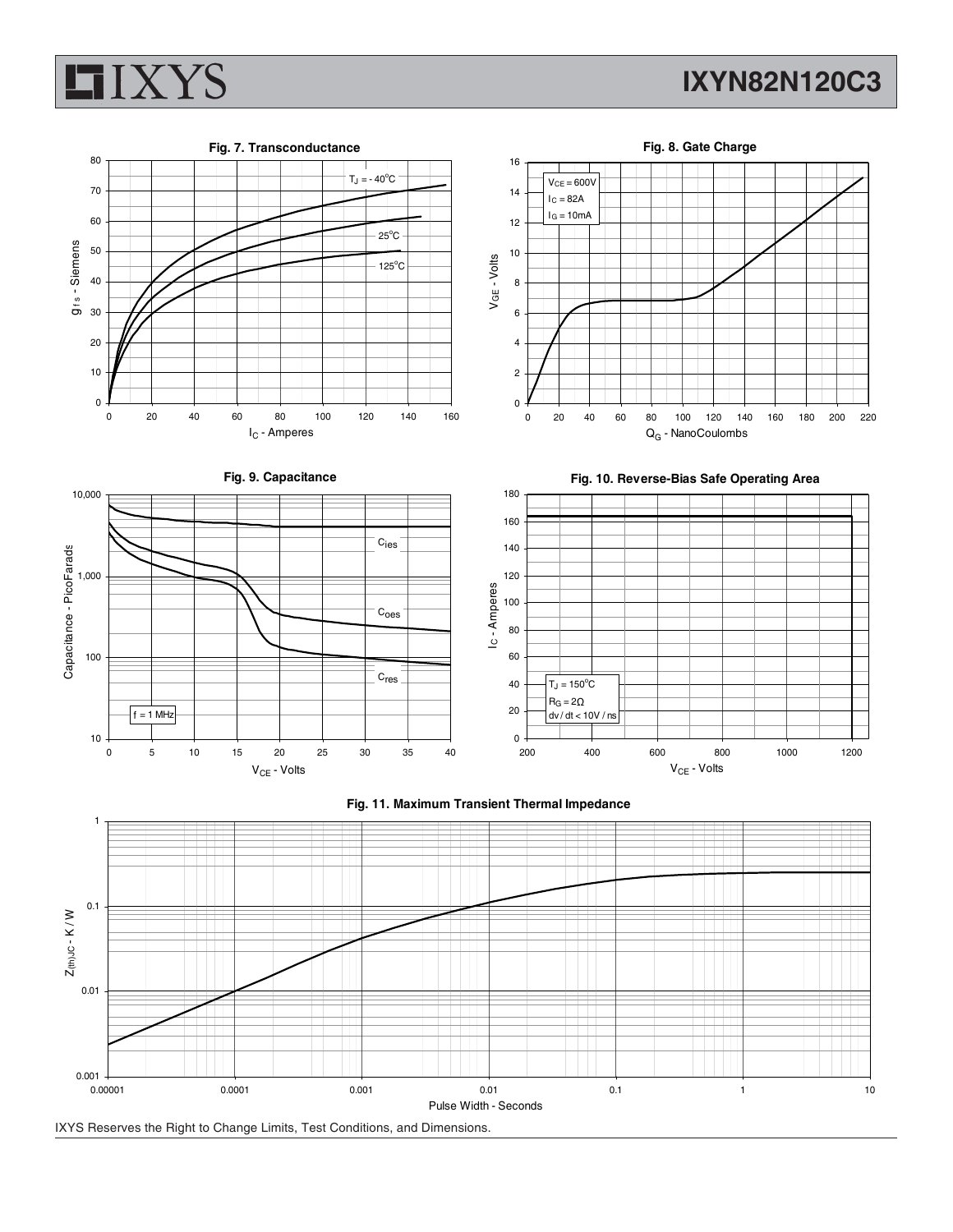

**IXYN82N120C3**



**Fig. 14. Inductive Switching Energy Loss vs. Junction Temperature**









**Fig. 15. Inductive Turn-off Switching Times vs. Gate Resistance**





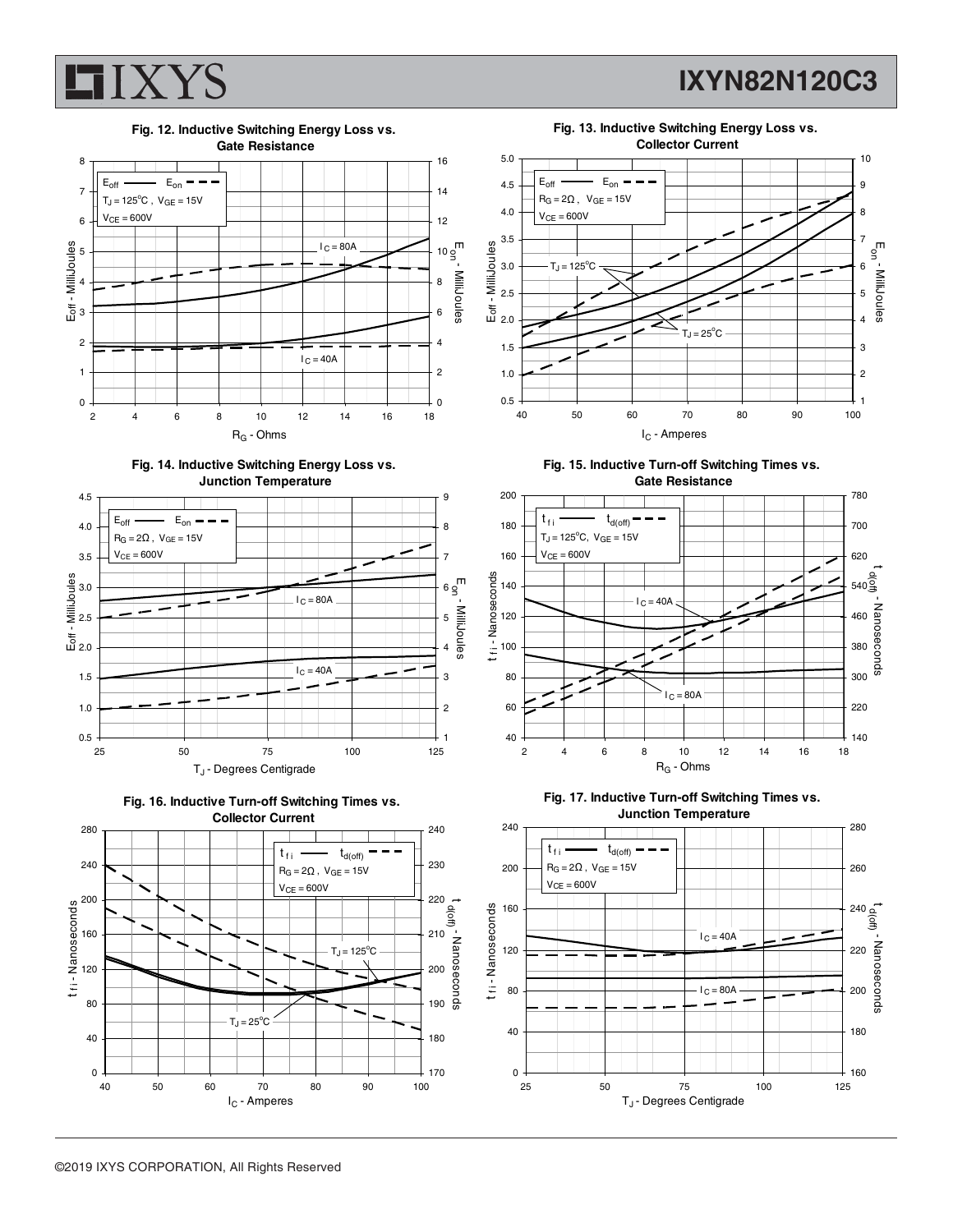

**IXYN82N120C3**

**Fig. 18. Inductive Turn-on Switching Times vs.**



**Fig. 20. Inductive Turn-on Switching Times vs. Junction Temperature**